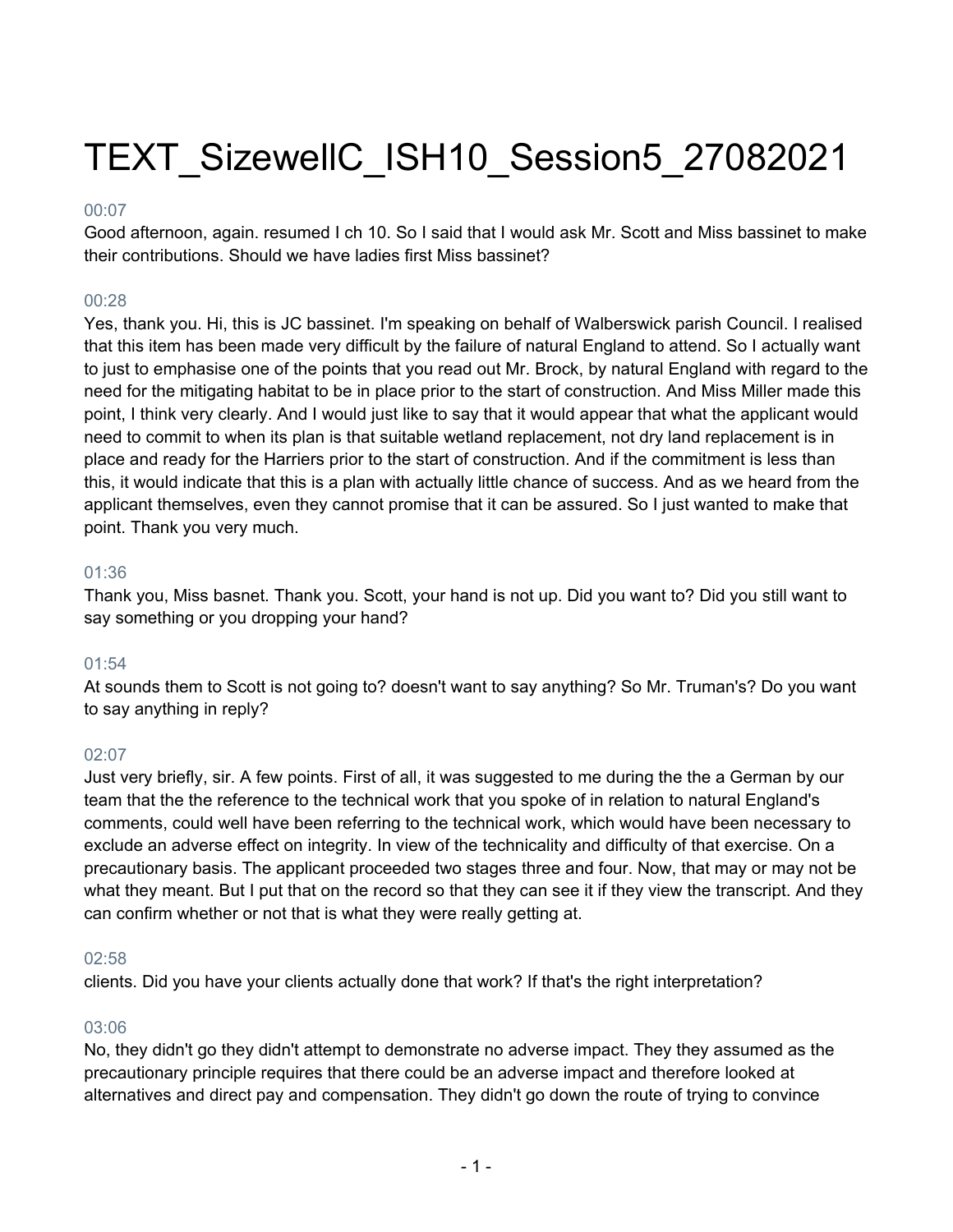natural England, but there could not have been beyond any reasonable scientific doubt an adverse effect on integrity. If they had demonstrated that you wouldn't need the wesselton site. Yes, or indeed the abbey farm site?

# 03:50

Well, I'm assuming that if you've done the work and you completed you need to now be found but not wesselton.

# 03:58

Well, as our view is, of course, that we don't need wesselton. Yeah, Western is offered as a contingency in case the sector of state disagrees with us. Our primary our primary cases, that would be farm up with the weapon component is sufficient. Yeah. wesselton isn't necessary. wesselton is there a fallback? If we are found to be wrong on that? Yeah.

# 04:32

Okay, I will think about that. I would like you to Mr. Phillpotts think also what the implications are of not having done that study are in relation to the compulsory acquisition point.

# 04:48

So, as I understand it, nothing that's been said so far is in any way different from the way that the case has been presented throughout in terms of compulsory acquisition. All that's being explained is that in line with the habitats regulation approach, the precautionary approach, it was felt necessary to move to stages three, and four as triggering the need for the habitat. And it's only at the stage, as Mr. Chambers is explained, where if our case on three and four is rejected, that the western site becomes necessary. Yeah. So as I understand it, the point about not having done this piece of work is not to say that we've missed something out is that in accordance with the approach that habitat regulations requires us to adopt, we move to the stage of providing the habitat on our own land. And then it's only if that is not accepted, then compulsory acquisition follows from the need to satisfy the habitats, regulations, so that nothing that has been said today alters the position in terms of compulsory acquisition, one jarred said that we dealt with the alternatives point in the hearing, and I'm not going to go over any of that again.

# 06:19

Okay, thank you. Just moving down my shortlist, just to reassure Miss Sutherland on the wording that she had a concern about the condition. 14 C will basically say that the marsh area implementation plan to be submitted and approved must be in general accordance with the two reports. But it must also include details of the proposed works, which include landscaping, planting details, any relevant water management measures, and monitoring and management measures and an implementation timetable for the works. So plainly, the the the applicant is pinned down on matters such as timing. And it goes on to say the marsh area implementation plan must be implemented as approved. So there's no qualification to that. There's no in general accordance with as approved, it must be implemented as approved. So whatever the whatever East Sussex Council in concentrated natural England say, must be in the plan will have to be performed by the by the applicant. So I hope that sets not only Miss Southern but perhaps in his best in its mind. Right, rest on on that point, because regard to the alternative London tablets and just very briefly, Mr. Philpott has drawn my attention to what was said at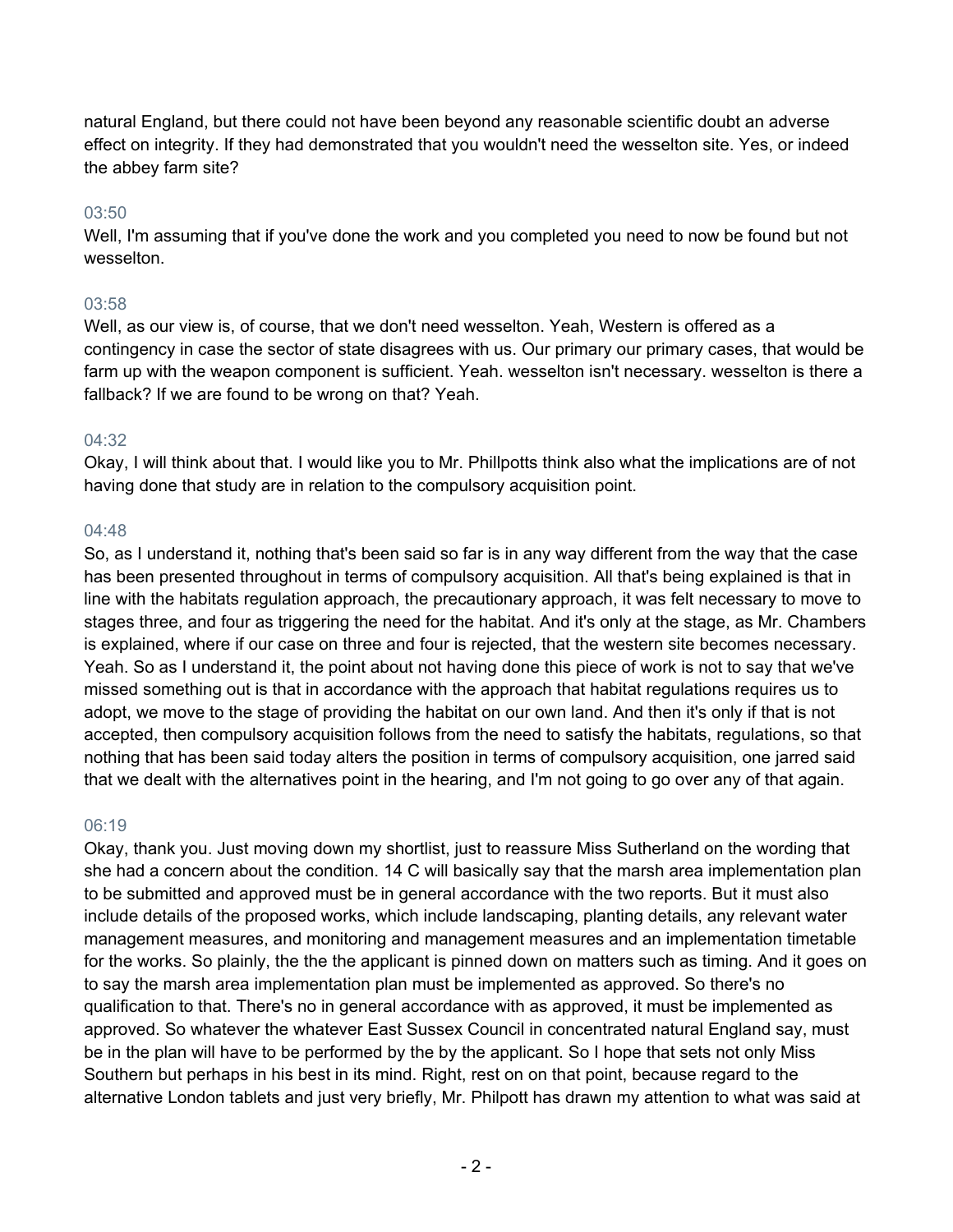the compulsory acquisition hearing, I just read out the full line summary just so that's that's not lost sight of in terms of the alternative site that is saboten. Mr. flowback, QC noted that this has only been put forward by the objective very recently. Mr. Robot noted the objectives criteria for evidence of suggested suitability introduced for the first time orally and in summary form of compulsory acquisition hearing one itself is to be submitted at deadlines seven, the applicant will be able to consider the objective objectives suggested site suitability criteria and suitability of the site that and so we're looking forward to seeing what's been a trail for us already being put in writing at deadline seven, in accordance with without and we will, we will address it. Finally, I'm not inviting Mr. Lewis to speak at length we'll deal with in in writing, but he may have one or two things he wants to say, just by way of what was said by the RSPB

# 09:04

before you do that. I was going to I'm glad you raised saboten. Could I just ask how in practice at this stage in the decio process, the applicant thinks that saboten could provide an alternative to wesselton. Perhaps Mr. Yes, popping up.

# 09:37

So the that the question, if your recall, was one that we effectively put in the hands of the objector. Because in addition to considering questions of suitability, as we pointed out, the issues that arise as a result of potential delay, in this case need to be grappled. By the objector in order to make the case to you, that the suggested alternative is in fact an important and relevant consideration. And and if it is something that ought to be taken into account, it's for them because of the late stage that it's been identified to satisfy you that actually, yes, this is something that could be not only could be achieved as an alternative, but is deliverable and doesn't give rise to delay and uncertainty such that it might affect the case for compulsory acquisition of the site that has been identified, and which we say is suitable if it's needed. So we say the board is very much in the objectors court will consider what they say about it. I put them on fair notice that that that issue is for them to address and then we will respond. But it's not rocket science. It's very difficult to see how at this late stage, it could be achieved without today.

# 11:00

Okay, thank you for that. tremens. You were going to give me Mr. Lewis. Hello, Mr. Lewis.

# 11:09

Hello, again, sir. I'm just a couple of brief points in response response to the RSPB and the delivery of wetlands and a couple of other points clearly for it for such a large excavation. And I think I mentioned the figure of 120,000 cubic metres that were reliant on the the powers in the order to undertake that wetland creation. We brought the wetland creation as far forward in the programme as possible, we said it's going to be created in the first winter. And of course, the reason we specified winters was was a marsh areas breed in the summer so we can undertake the works in the winter, and without disturbing the marsh areas. And then there needs to use the adjacent areas. So we think that's important. The point about whether the need to exclude, I don't know geese, or whatever deer from grazing the reeds. There may need to be some local exclusions where we plant the reeds themselves. But the margins of the wetland that we create before it becomes an established Reed bed will still be excellent habitats for Marsh areas. I think we've already put that in writing, actually. And I will draw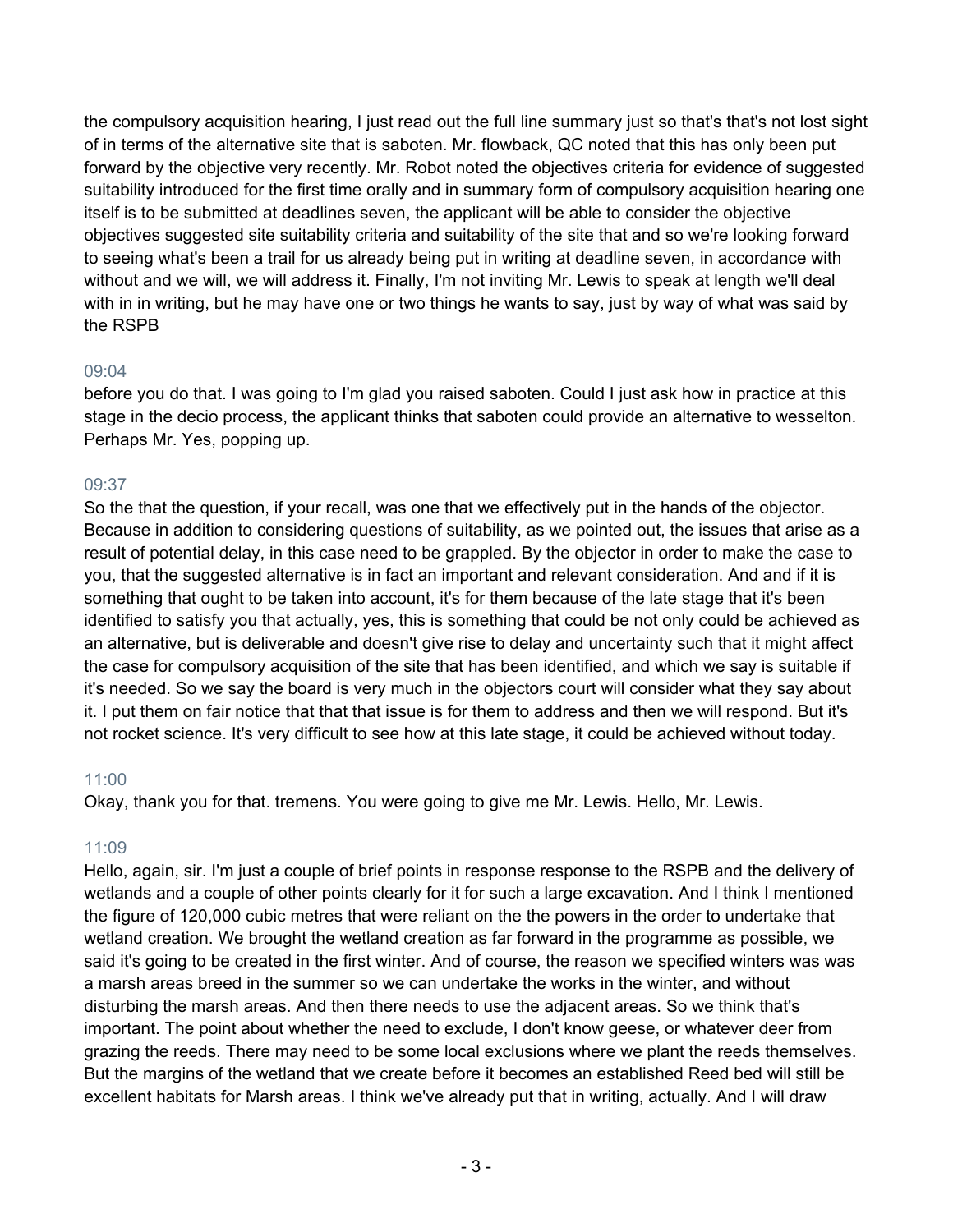attention to that. In the summary of of oral evidence in relation to dry habitats, I think we've again, already provided quite a bit of evidence on that particular point. And in relation to management plans, I think that's clearly something that we would do. And I would imagine that once we come forward with the the marsh area implementation plan, detailed management measures, and that flow from that would be would be included in that or a subsequent plan. So I don't think that's a problem. I think there's any points I wanted to make, sir.

# 12:57

Thank you very much. Thank you. Okay, Mr. trems, I'm going to get back to the swapper item, agenda item five, and see what we can deal with in writing. So we've already dealt with five, a, five, B, I, I do want to go I've got a combination here where I have virtually and also, I have a hard copy which was quicker to annotate than the virtual one. Item b, I think is one which is wholly written and it's really a request to natural England. We asked for a summary or list of those European sites and qualifying features that naturally do not currently agree with the applicants conclusion have no adverse effects on integrity. So for natural England, please, I've read what you have said in your submission in lieu of attendance, which came in yesterday. Thank you for that. However, we do need you to set out in writing those European sites to set out a list specifically stating which are the qualifying features that you have concerns about with regard to the ability to conclude no adverse effects on integrity. So but we need as a site by site list, please I appreciate that. You put forward your material, issue by issue, but it's please bring that together, side by sight. I think think that affects anything that you need to do Mr. tremens. But in relation to the second item as well. The third item see recreational pressure on European sites. I'm just going to read out the questions on the comments which I would have made on those. So the question is, HRA and recreational pressure, we want to understand the position of the applicants and the interested parties, including natural England with regard to proposed mitigation to avoid adverse effects on the integrity of European sites of rising for recreational pressure, including progress or to management and monitoring plans, and securing all such measures. Now, naturally, you should obviously respond in writing all this down I appreciate we did have quite a lot of discussion about this today, step seven, but it wasn't quite commented on, on on the plans. The two management and monitoring plans in question are the monitoring and mitigation plan for minsmere Walberswick European sites. And the sanderlings North European site, there's a draft version and deadline to just wrap to 118. And there was a revision of that deadline five, which is rep 5105. And the other plan is the monitoring and military monitoring and mitigation plan for sanderlings Central and old or anbefale. estuaries European science version one, which African putting a deadline five, it's rep 5122. Now, at deadline six natural England in rep 6042 reiterated that they do not believe that the minsmere monitoring and mitigation plan and the associated recreational disturbance mitigation strategies currently have the capacity to exclude adverse effects on integrity beyond reasonable scientific doubt.

# 17:03

What naturally and confirmed was that further work is required to the triple MP and identifies a number of points for consideration in the triple MP, including the inclusion of verbal communications to workers such as inductions or toolbox talks, in addition to the printed literature, so as to ensure these vulnerable features are properly highlighted to workers. They also highlighted clarification with regard to the proposed creation and maintenance of firebreaks that have been proposed and the contingency measure at wesselton. Heath, whether these are in addition to the existing or not. And they also refer to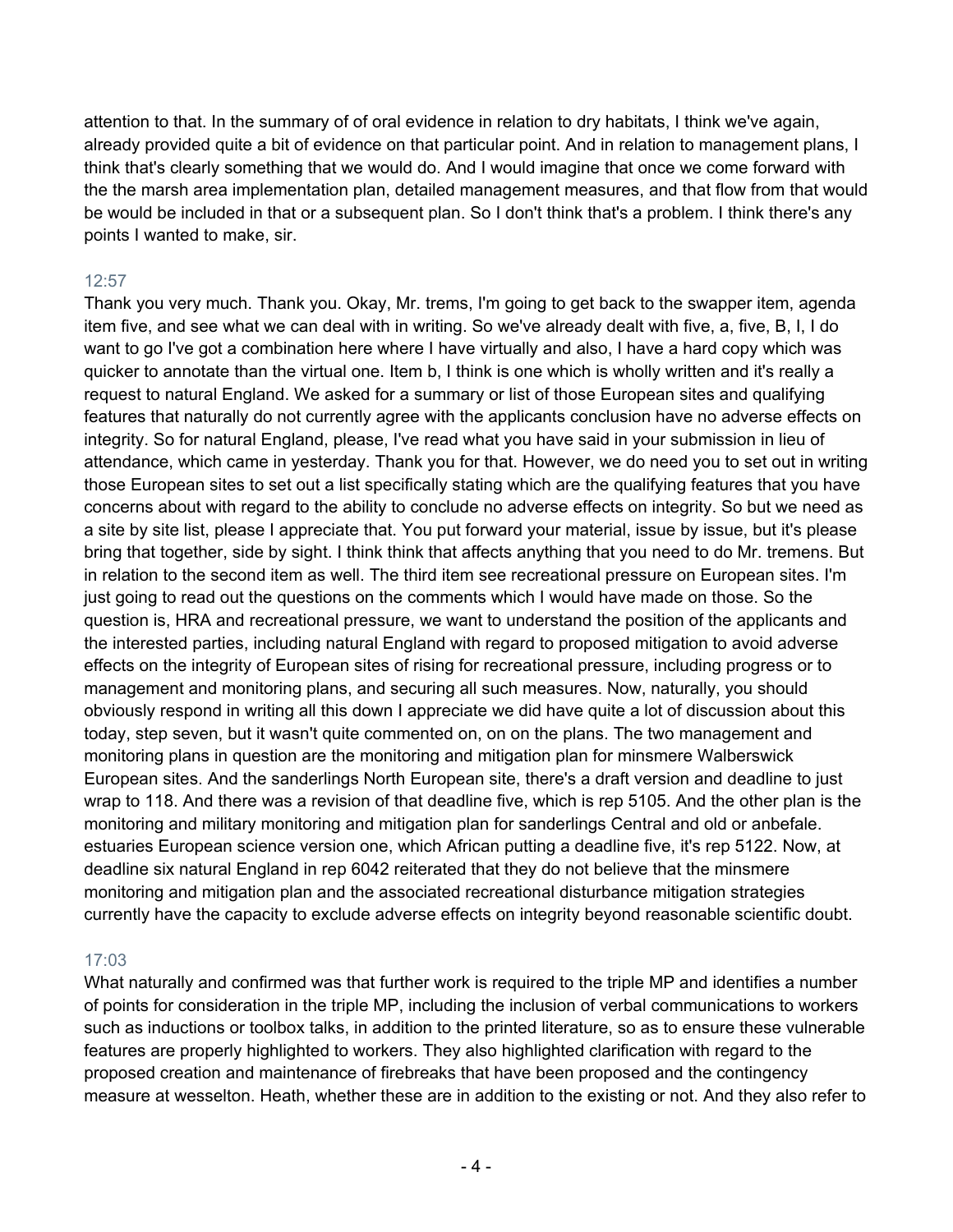the provision of additional watering resource for monitoring measures. So natural England, please will you respond about this in writing? The MMO made a comment on this, that they weren't sure how relevant it was to them, I can see that probably it isn't relevant to them. But if they want to comment, insofar as it is within their remit, that's fine. It's quite a long question. Mr. trogons. And if you want to deal with it orally, now that's fine. If you prefer to deal with it in writing, I'm completely happy with that provided comes in a D seven.

# 18:27

Well, sir, comments, comments are coming in discussions are being had with natural England and indeed other interested parties on both of those plans. And the certainly those items you read out Ring Ring the bell. I think, for instance, in relation to the communication of construction workers, the applicant would wholeheartedly agree that there needs to be more than just handing them a leaflet, they would need to be some sort of verbal communication training. And so we'll we'll discuss with them the suggestion of a Third Ward, but plainly, if it becomes necessary, clear from monitoring that there is a need for additional warning resource, then that that can be provided under the terms of the under the terms of the the plan. So with we're very hopeful that agreement can be reached on these plans and give the necessary reassurance to natural England and indeed any other interested parties. We will work with natural England prior to deadline seven to see what can be achieved on that and then put in put in our our response at deadline. Seven. Probably the biggest outstanding point to be to be clear, is is the question of whether Assange should be provided. I think that that is that the rest of his really argument over the terms of the plans, which is quite small detail in a way. But there is an issue over the provision of sang Where we are apart from natural England? Okay,

# 20:05

thank you. I'd see that Jackie Miller has got her hand up, Miss Miller.

# 20:20

I can neither hear you nor see you. Miss Miller got the round which says JM on it. And that's it. I can't see you and I can't hear you.

# 20:40

I think there are others who can neither see nor hear you either. Can I ask the case to try and get in touch with you and you to get in touch with them if you can hear me. But if you could now close down your camera insofar as you go, you're trying to end your sound and I will go back to Mr. Truman's. Thank you Mr. chairman's. Fine. So you. You could make your submission at the seven is fine. If you want to add to what you've just said. Could I just make a comment as well about about the publisher. We have got all I thought we had two plans whose initial letters are all triple MP, we've got the minsmere monitoring and mitigation plan, we've got the marine mammal monitoring plan. And I mean, when you can't even use the initials to identify them. It's just getting a little bit difficult. I don't know what the solution is. But and you've mentioned already that you're trying to have a go at similarity and distinctions somehow, but let me put that into the mix and ask you if you can help.

# 22:04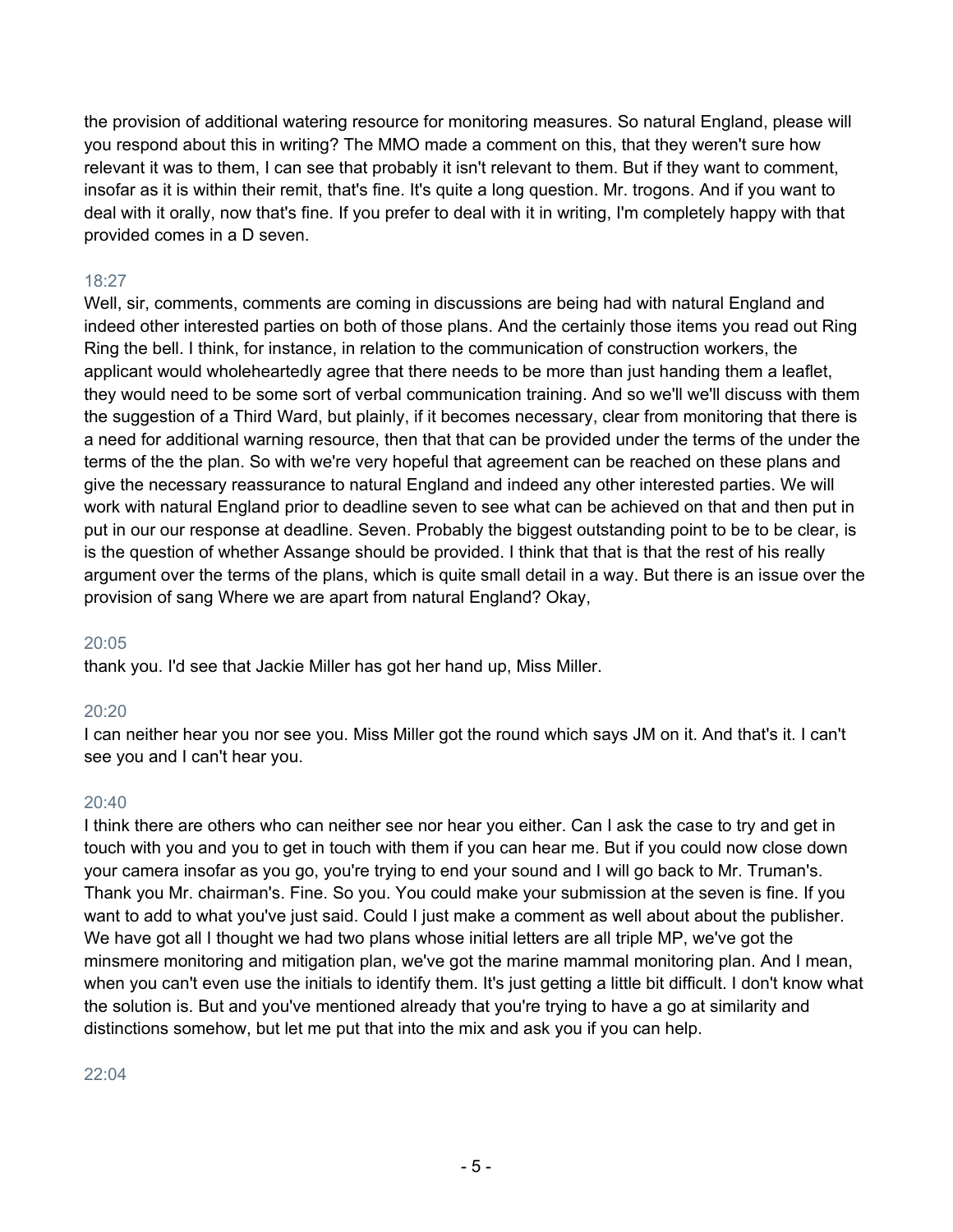Well, there's a famous legal saying context is all I suppose context would generally make it clear whether one's talking about marine mammals or minsmere mitigation, but yes, we'll certainly give some thought to that. And make more user friendly.

# 22:19

Okay, thank you. Thank you. Now we're at we've got as far as the outer terms Astra in the red thread divers.

# 22:33

Okay, there's one overall point I want you to deal with, you can rest I think goes in writing. I will read out the item and the questions. So the outer 10 vestry SP and the red rose divers as the as the agenda item, we want to explore the assumptions which the applicant has made in their assessment and the outline vessel management plan with regard to the timings of vessel movements, and how timing restrictions are secured. And we're looking for comments on this from natural England's the mlo RSPB stroke, Southern Wildlife Trust, and of course any other IPS who wish to can comments. Let me elaborate a little bit the applicant's assessment Mr. Truman's of displacement. And I'm not just addressing you're addressing that room as well. The applicants assessment of displaced displacement to red soldier throated divers of the outer Thames Estuary, SBA has assumed that most of the deliveries to the BLF beach learning setting would occur between 31st of March and 31st of October. Therefore, there would be little overlap within the period of the year in which the red throated divers are present within the SBA. However, we see that the outline vessel management plan identifies up to 200 landings to the temporary beach not included during the winter. So, the question for the applicant is could you explain how this has been taken account of in the assessment of displacement or disturbance to the red throated Diver of the outer Thames Estuary? SBA. And the wider question is in relation to your your outline vessel management plan, which is rep 6027. Do natural England, the MMO and the RSPB stroke. Suffolk Wildlife Trust have any comments on the content of the plan in particular, does it alleviate concerns in relation to adverse effects on integrity on the red throated diver in the out attempt estrie sp a swimmer terms. Are you able to address that? point?

# 25:03

Yes, I can do that, hopefully. So it's always been the case if one goes back to the shadow, HRA as 173, paragraphs 8.8 point 13 to 8.8 20 metres again, as 173 8.8 point 13, one three to 8.8 point 28, pages 96 to 97. The position has always been that there would be no deliveries to the permanent BLS during the winter period, there would be deliveries to the temporary BLS during the winter period of up to 200 a year. So, that's essentially 200 deliveries creating to 400 vessel movements and that that was that was assessed as part of the shadow HRA. So those those those assumptions are converted into provisions in the plan vessel management plan, which you will have seen it some paragraphs 3.1 point two, giving those those numbers and the relevant periods for the permanent temporary BLS. And it's also states, paragraph 3.1. point six. And I appreciate that you have to work on possibilities, not not anything else. So the winter availability of temporary BLF isn't currently expected, but the potential is retained for resilience. So it may not happen. But I agree, one has to assume that it might during the winter, that will be secured by deed management licence condition wording on that be submitted at D D seven. So I think that's that is essentially the same position. Any questions on the on the plan itself probably can be dealt with by Dr. Roast. I haven't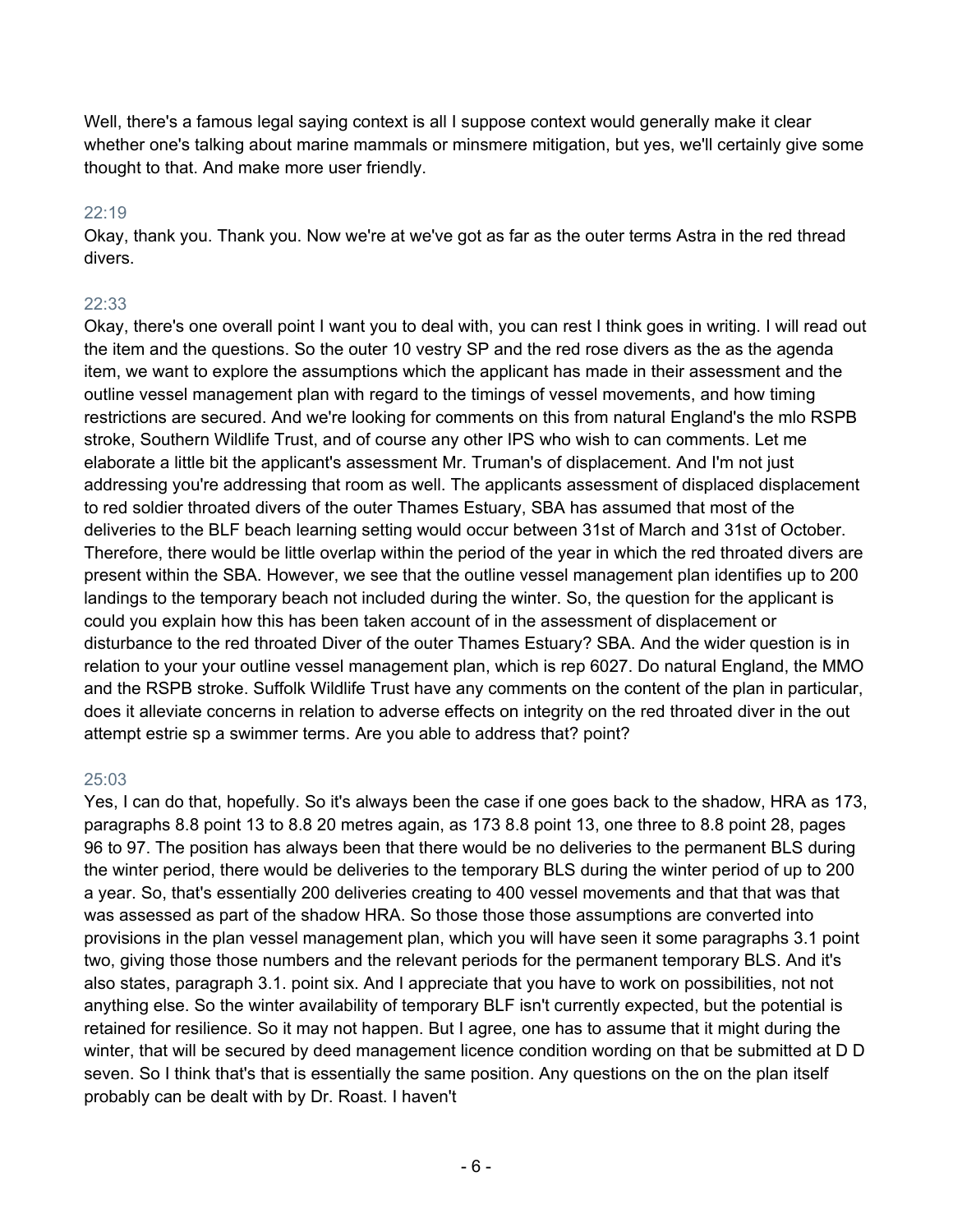got any. I haven't got any questions on the plan yet.

#### 27:21

Right. Well, in that case, I think the rest of this is left to naturally found in the MMO RSPB and Suffolk Wildlife Trust and Jackie matters. Now, I think back in, you wants to ask a question.

# 27:36

I'll try again. Can you hear me? I can hear you perfectly. Thank you, the camera option appears to have disappeared for me. So apologies for that I can remember what you look like. And so on the outline vessel management plan, and apologies, I have crashed out a couple of times, so may have missed a few points that the applicant has made. But just to check, would you like me to just go through our comments on that plan? If it's brief, Yes, please. Okay, so key points, then we think there's an error in the calculation of the uplift in vessel activity for the route options that are proposed. So for the period that's of interest, the winter period when read through divers are present the temporary BLF activity, the uplift is calculated on the basis of existing activity over the whole year. And then the uplift for that five months is is compared to that. So if you actually divide the existing shipping activity by 12 months, and then times it by five to get five months worth of vessel activity and add the uplift to that the uplift is significantly higher than the applicant as reported in that document. I'll put the details of that in our written submission, deadline seven, but just to say that we are quite concerned about the use of the routes that the applicant has proposed, particularly the use of routes, one a and route two in the winter, because the additional activity is is a significant uplift on the existing levels of activity, which we're still about. So route one a from Lowestoft or one B from Ipswich and heritage. There's no existing activity on those routes. So the addition of sizewell activity would be oversea, meaning that another area of the SPI is subject to significant disturbance and route to which we think the additional activity would actually equate to about 558% uplift in activity for the five month winter period. And we know there are no other alternatives proposed for that northern route from Lowestoft, but that route three is available for Ipswich and Herod and that would be preferable because it's an existing shipping line. Okay, thank you carry on. And just also to say that we think the commitment to use identified routes and less safety reasons required otherwise Could be clearer we acknowledged safety is obviously a primary importance. But we think that the the commitment to avoid impacts on read through to divert could be clearer. There are additional measures that could be added. And I will, when we in our submissions at deadline seven, I'll share an example from East Anglia, one North and East Anglia to the best practice protocol for minimising disturbance to read pro to die. And I think I might have just dropped out again, but you're okay. And, and that includes things such as avoiding engine reading of avoiding rafter divers, briefing vessel crew about the required management measures, etc. Thank you.

# 30:43

Thank you very much. With the chairman's, if you want to respond to that. Could you do it in writing, please?

30:51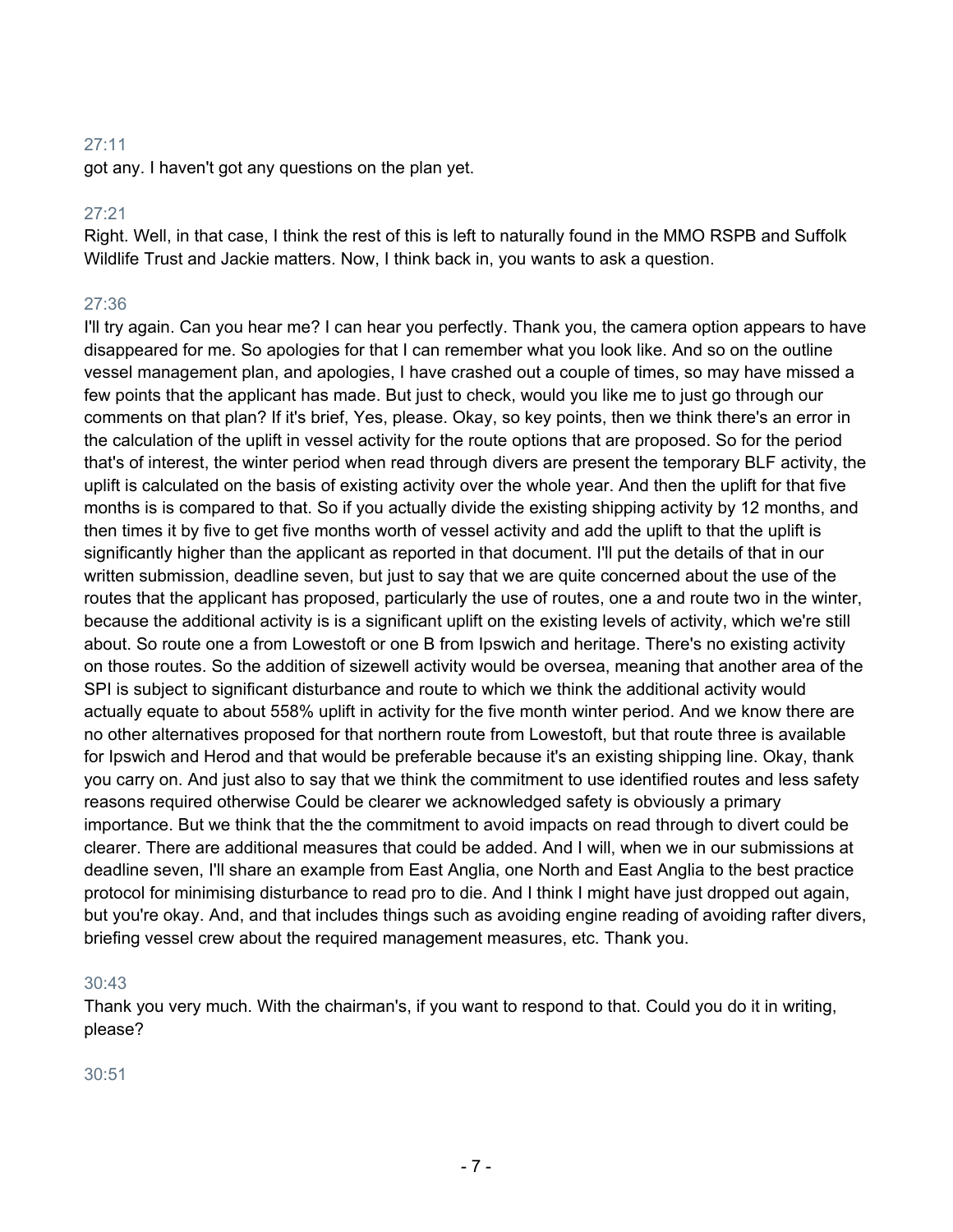Yes, sir. Could I just say that it will be extremely helpful. I don't know if this isn't it would be an imposition for as Miller in the RSPB. If it were possible to let us have those those comments. Simply by way of communication with the applicant early ish. In the coming week, it might mean that we're able to take into account in the COVID MP, which we submit a deadline seven, I'm just conscious that we're getting very close to publication of the release, that this is a point that goes to the integrity of one of the European sites. So I appreciate that what I've shifted may not be possible, but but if it is, I think it would be extremely helpful to have some engagement between RSPB and the applicant on these points before we get to actually deadline seven.

# 31:47

Yes, I'd be more than willing to do that. So yes, we can get in contact early next week, if that's acceptable.

# 31:55

If it really is, thank you both. Thank you. Right, thank you for that, let me get to eat in that case marine mammals. So, the agenda item is mitigation to explore whether the draft marine mammal monitoring plan context is all should be a certified document that the final triple MP should be based upon, and therefore referred to in condition 40 of the deemed marine licenced and certified use of natural England and the MMO, please on the contents of this draft, triple MP, and all the applicants under the water noise effect assessment for size we'll see revised marine freight options which came in at D five. Now. To put some flesh on those bones examining authority is noted that the draft triple MP was submitted deadline three and DML provides for triple MP to be submitted to and approved by the marine management organisation. So the question to you is trogons is Shouldn't the triple MP be certified document and therefore be referred to in condition 14?

# 33:19

Yes, so we think it should. So that will be addressed.

# 33:24

Thank you and natural England and the MMO. I simply ask Do you have any specific comments on the contents of the triple MP to the marine management organisation? I say this deadline five the African semester report in titled underwater noise effect assessment for sidewall c revised marine grade options revision one, it's rep 5124. Do you have any comments upon that? seals to obtain an update on the discussions between the MMO natural England and the applicant with regard to mitigation proposed for seals for which European sites is that relevant? Please put more flesh on those bones the MMA I say this? Well I say this to all of you. The MMO rep to to megapolitan. Rep to one to one explained that there are ongoing discussions between the MMO naturally England and the applicant on the mitigation for proposed for seals. Could all parties please provide an update on the discussions and confirm whether this rates related to seals or Humber estuary SAIC and the wharf and North Norfolk SAIC and could naturally not please confirm its position in relation to adverse effects on integrity of those sites. Obviously the animal can respond as well. Mr. Jones, do you want to say anything about that now?

# 35:06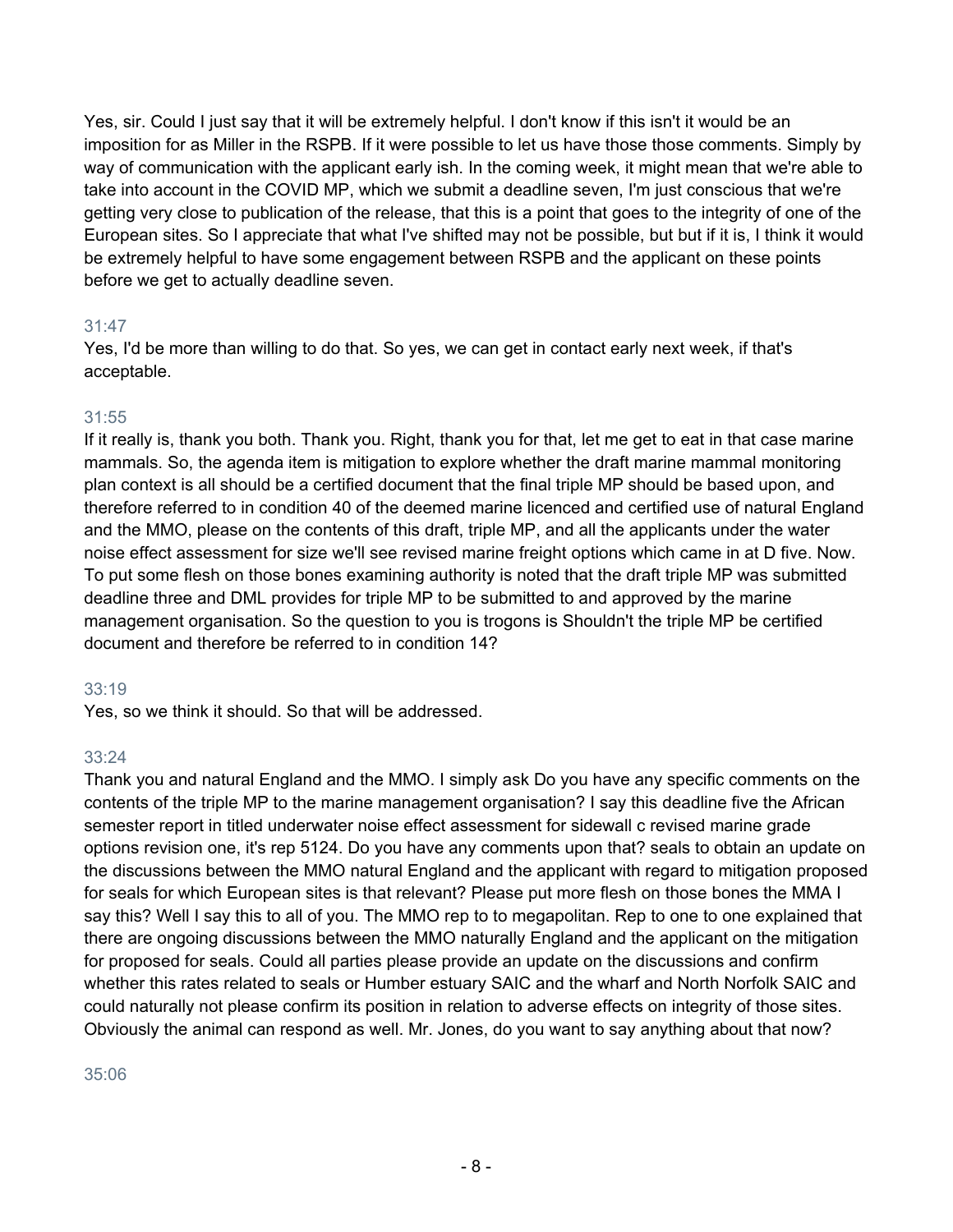Well, just to confirm those, those clearly are the two the two sites so the Humber estuary for grey seals and the wash and North Norfolk coast for harbour seals. I think this probably relates to marine mammal management generally. And the measures to reduce audit risk from from piling but we'll, we'll certainly give you give you an update on where the position is with seagulls from those two European sites and how they will be protected from injury or disturbance. Very good, thank

# 35:43

you. The third point, or third agenda item noise, light and visual disturbance. We'd like to understand natural England's view with regard to the information which has been requested about noise, light and visual disturbance of grey seals, harbour porpoise and the common seal of the Humber estery SAIC, Southern North Sea SAIC and the war and the Norfolk coast essay. So the North Norfolk coast sec, utilising the MDS as functionally linked land and I think this is probably one only for natural England. You naturally land at relevant rap Oh 878 identified noise, light and visual as servants of grey seals, the harbour porpoise and the common seal of the Humber estuary, SAIC, sn ns SAIC and the wash and the Norfolk coast SAIC which use the main development site as functionally linked land as a potential impact pathway, where further information or assessment is required. Could you get distracted by something good natural England confirm whether any of these matters are resolved and whether any remain outstanding. You can do that in writing Mr. trogons, if you wish. Then the next agenda item the southern the North Sea SAIC to seek the views of natural England further the applicants updated assessment of prey species impingement, which is in three documents as 173 as 238 and rep 6016. So, naturally, in your rather than representation, you advise long term or permanent loss of origin area within the SNS SAIC would constitute an adverse effect on integrity and the compensation for this loss of area should be prepared. Now, the applicant has subsequently provided an updated assessment of prey species impingement as 173 and they asked to three, eight and rep 6016 and has concluded that there would be no food effects to any qualifying features of the European site. Could you therefore please naturally and provides an update on your position in relation to that issue. fifthly we have the draft site integrity plan, where we seek the views of natural England, the MMO and IPS on the draft CIP and to explore how to secured and whether there should be a certified document put flesh on those bones, we note that the draft site integrity plan was submitted deadline to the DML provides for set to be submitted to and approved by the mo for impact piling be required. So to use trogons, I asked the question please Can you respond to natural request to be a named console T on the condition that was in rep 5159 and the MLA is comments at rep three hyphen 070. Middle a condition requires further detail. Please could you also explain why the CIP is not a certified document on which the final step should be based and therefore shall be referred to in conditional 40? subsection two, subsection c

# 39:49

Yes, so we'll take away the points about drafting on on condition 40. But my understanding is the draft CIP will be a certified document

# 40:01

Thank you. Thank you. And then to the denaturing zemo. Please do you have any specific comments or the contents of the CIP? And naturally in please will you provide an update of your position in relation to adverse effects on integrity of the s and s? essays See? We've dealt with the marsh Harrier. Sue, I now go to migratory fish. The question is this pre species to seek clarification of the relationship route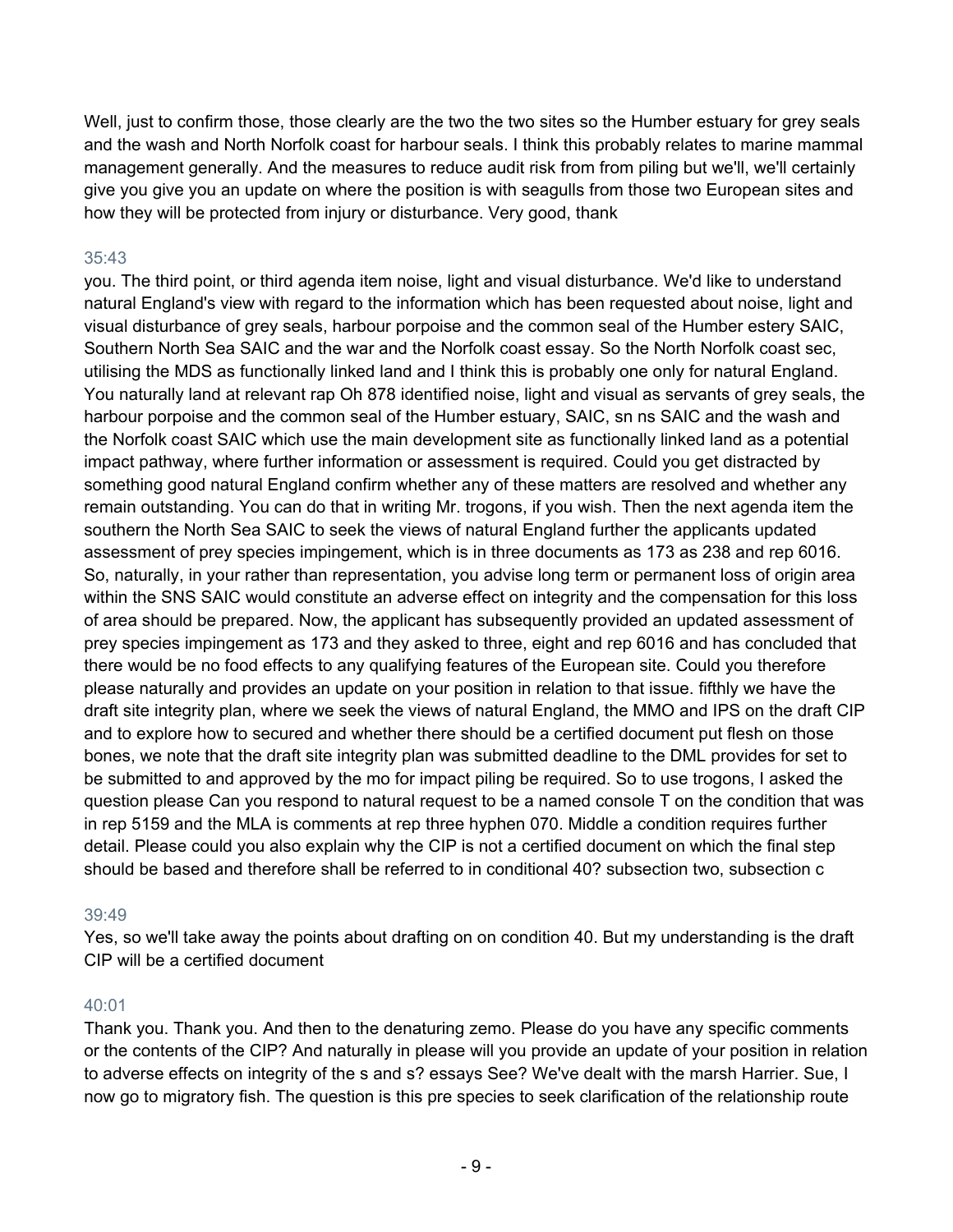clarification regarding the relationship between deficient trackman calculations and indirect impacts of prey availability to the SBA and sec qualifying features. And to explore which European sites and qualifying features this applies to. I'm going to ask naturally in the Environment Agency, MMO, and the Africans do the next question in writing. So, the question is, we note you had extensive discussions regarding fishing trout and calculations. Please could the four of you that's natural England Environment Agency MMO and the applicant advise on whether these issues have got any bearing on the consideration in direct impacts of prey availability, or indirect impacts of prey availability to the SBA and SAIC qualifying features? The next agenda item was equivalent adult values and stock size and we seek views on the applicant pool note on AAV and stop size which is appendix F of rep six zero to for that and we would like to explore the environment agency's response at deadline I've which is rep 5150 with regard to an updated impingement assessment to include repeat spawning in the EIA, the calculations that may expand a little solid I see your hand is up just let me finish this and then I will come to you.

# 42:20

So, the applicant has submitted a technical note on the A B and stop size appendix F of reps six through two four please delete natural England and the Environment Agency comment on that note, and whether they agree with any of the EIA V's and stock sizes which the applicant has assessed. In particular, the applicant has explained that Eb one has been used for the river lamprey and the European eel and that this is the maximum theoretical number that could be applied. And on that basis could naturally England and the Environment Agency where appropriate comments on whether you still have concerns about the EIA, the applied to the river lamprey and European eel. Could you confirm your position in relation to the adverse effects on integrity to river lamprey in the Humbert Humbert estrie sec. Could you confirm your position in relation to the breeding bitten of minsmere Walberswick, SBA and the benicar to Eastern bobbins, SBA, which is a prey species issue. on that. Let me just point out that both Nat Linden and the Environment Agency both noted during the examination that bitten feed on eels, and they have therefore raised concerns that impingement of eels could then indirectly impact on the breeding bitten of minsmere, SBA and beniker to Eastern Bourbons SBA. So, in relation to bitten, given the clarification, received the applicant using the abl one for the European el Faro, natural England and the Environment Agency. Please comment on whether this relieves their concerns to breeding bitters. Specifically, do they have sufficient information to exclude an adverse effect on integrity on the breeding business of the newsmail Walberswick SBA and the banega to Eastern Bourbons SBA asked still on this agenda item. The Environment Agency at rep five at 150 requested the applicant to update the impingement assessment to include repeat spawning in the EA the calculations that say follow the SPF model. Could the applicant please indicate the resource implications for this work to be undertaken and whether that could be completed before the end of the examination or I suppose, in sufficient time for it to be put in and comments to be made on it and taken into account was to travel. I don't know if you want to respond on that. Yes. Well, if you could,

# 45:15

yes. On that point, the the applicant is politely not going to accede to to that request, not because of resource constraints, but simply because we think it's a a wrong approach, as does the MMO. And so we're not proposing to go down a router will try to apply a methodology which we think is flawed and incorrect, I'm afraid.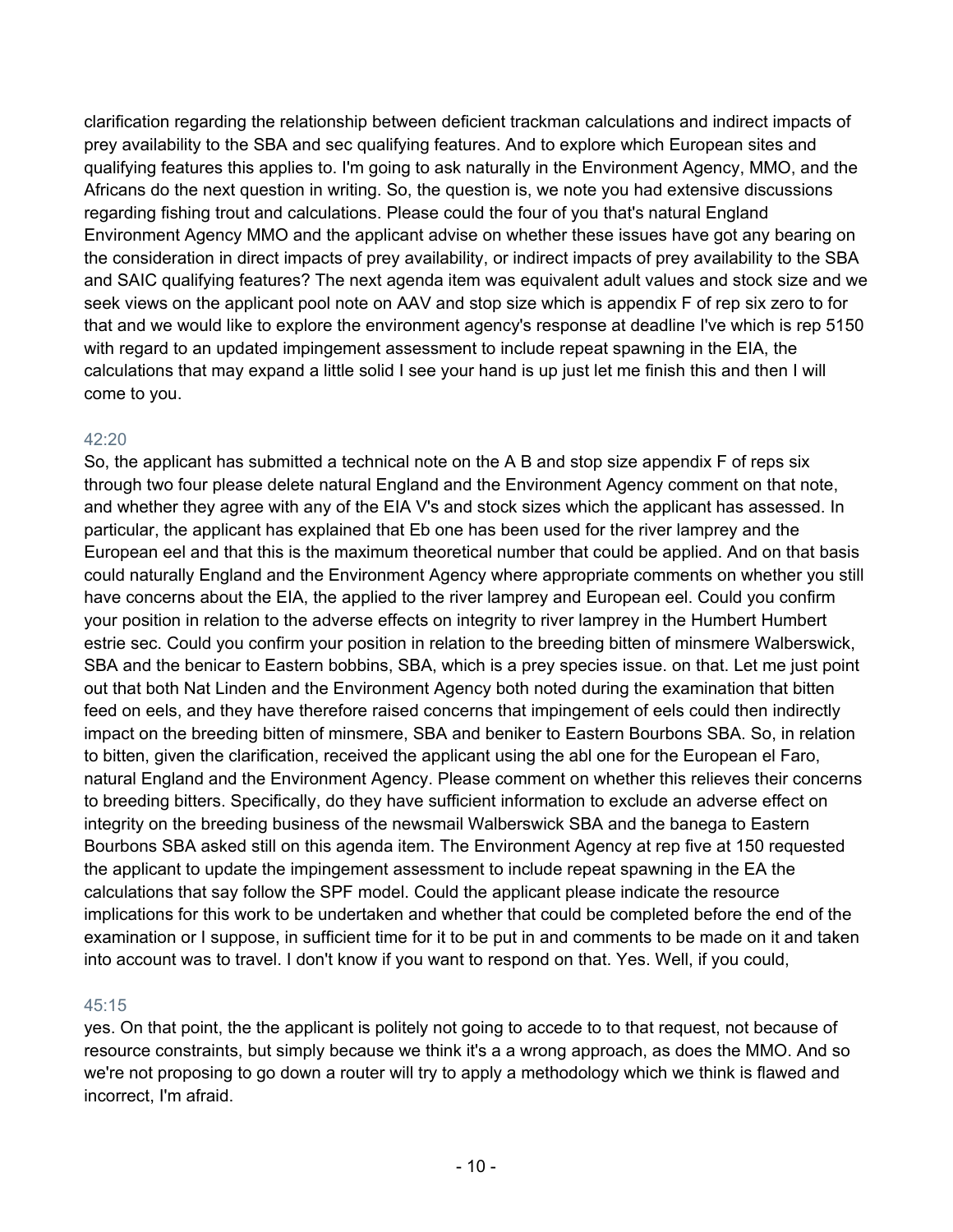Okay, thank you for being direct and clear on that. If you could have done it, I would have said could the applicant clearly present the biggest your own model? And after the SPF? And could you identify the assessments which are relevant to the EIA Hei and water Framework Directive? Now, let me pause there before I go to the entrapment uncertainty report because Rosie Solomon did have a hand up, it's gone down now. Southern did you want to make a point on something earlier?

# 46:22

Thank you, sir. I was gonna defer to my colleague, Miss Miller, if that's okay. In relation to this was at what in fact, let me just quickly cover it now. So it was just a flag in relation to agenda item five g one. You won't be surprised to hear that. We've also got some some comments, but we're very happy to do that. In writing. Miss Miller did however, have a short point on entrapment. If it's right to, to bring her in, I think.

# 46:48

I think it would be helpful because it just puts context for for everybody.

# 46:53

Thank you so much. I'll bring in Miss Miller, who hopefully is still with us.

# 46:58

I am still here, the invisible still, I'm afraid. And can you can you hear me? Okay. Yes, I can hear you very well. Mr. trogons. Can you hear Miss Miller? Yes, indeed, sir. Thank you. Thank you. I won't cover and the detail of our comments now. But we do have some comments on both the uncertainty and entrapment predictions report, and the local scale effects report that was referred to earlier. And but just in summary to say that we are still concerned about the effects of both local scale and wider scale impacts on fish populations as prey for species of designated sites. And we consider there's still some uncertainty around the entrapment predictions. We noted EAS point around diurnal bias in the entrapment predictions earlier. And we supported that. And we, as I say, we've got a level of concerns about the levels of potential impacts on fish species at the local scale. In particular, we've requested previously that further assessment is provided showing the level of mitigation of fish mortality that would be achievable both with and without an AfD. And I think, in the written summary of oral submission is h seven, the applicant committed to providing information as to the impact with and without an AfD, a deadline six, and it doesn't appear that that has yet been provided. And we request that information is provided in time to enable further discussion of the merits and practicalities of AfD installation during the examination, as we consider that a present impact on birds through effects on prey species cannot be excluded.

# 48:36

Thank you.

# 48:38

Thank you, Miss Miller, did you get all that came through tremens?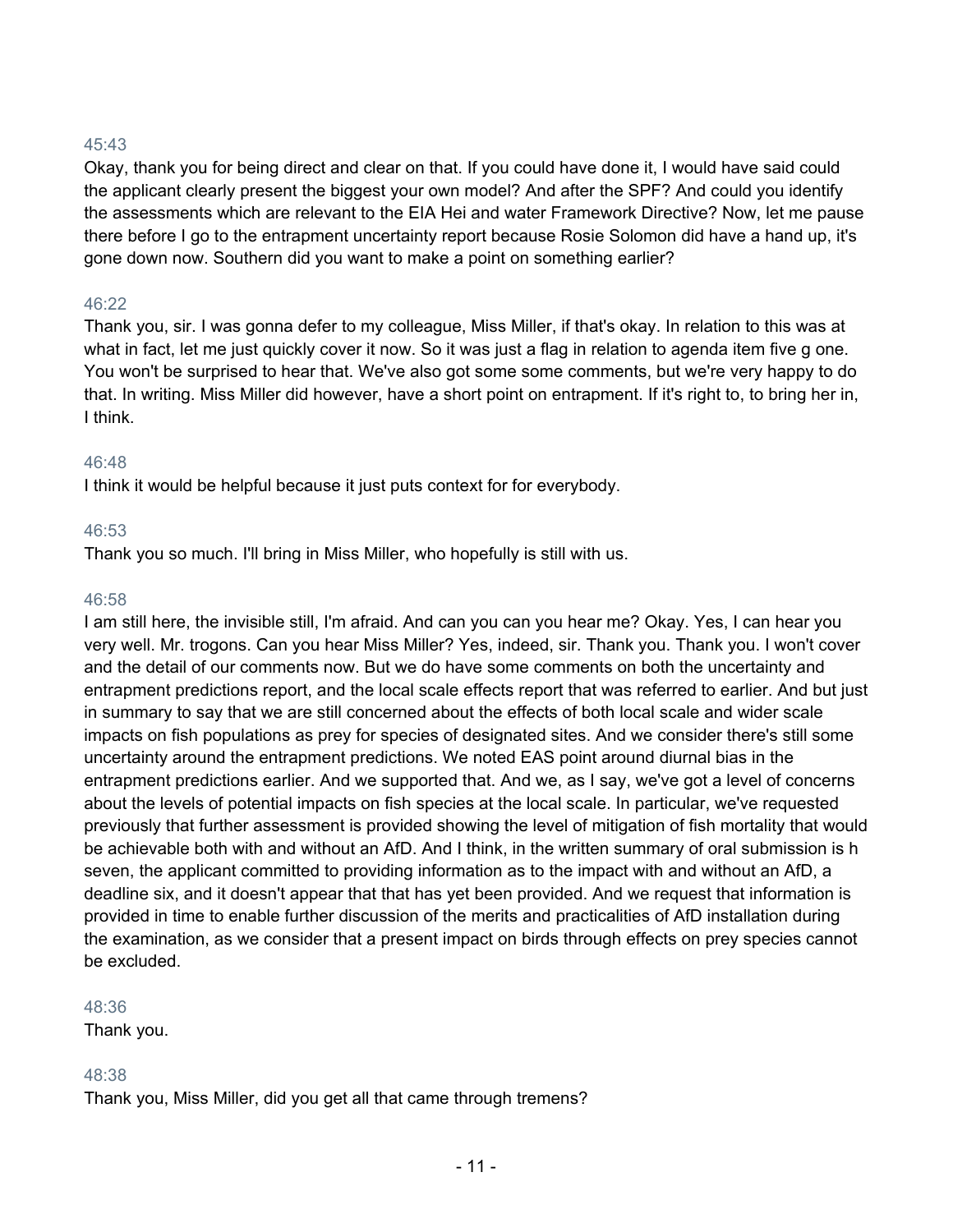Yes, I believe so. Sir. We've made a note of it. We'll take those points away and deal with deadlines. Seven.

#### 48:49

Thank you very much. I'm obliged. And then the entrapment uncertainty report is the last of the agenda item five items. We seek the views of the Environment Agency and natural England on the applicants report. Violence uncertainty and travel predictions for size we'll see it's rep six, zero to eight. And in particular, whether the lbs II heads effects are below the thresholds, which would trigger further investigation or populate potential population level effects. So could that response also be in writing as deadline seven and I would add was not the agency and naturally have any comments on that report? Oh, I'm repeating myself, too. That's we know that's been dealt with. That's fine. Does anybody any IPS want to make any further comments in relation to anything which we said on item five, with the exception of five F, the marsh area which we have done adequately?

#### 50:19

No, that's good. In that case, I'm going to move to item six. Excuse me. So timescale for for submission of further documents. Really, Mr. Jones, Mr. Philpott, this is largely for you. We you've given a lot of indication about what is coming in at D seven, and D eight today. And I'm very grateful for that. I'm clearly going to set aside a lot of reading time immediately after the seven.

#### 51:00

How much more is likely to be coming through on the subject of biodiversity, both marine and terrestrial? Is there anything you haven't mentioned today?

# 51:13

So I've, I've been given a list of documents, which I have read through, and I've noted those which are coming in at deadline seven, a smaller number of deadline, eight, this is a further documents, not revisions. And I think there's one document deadline nine and I've also got a note of various further revisions of documents you've already seen. What I wonder, though, is that given that most of this is simply going to be coming at deadline seven or if it's not coming at deadline seven, we could at deadline seven provide you with a list of what more is to come that rather than my reading out the list now, which I happy to do, if everyone wants me to. So in particular, if you want me to, I wonder whether it might be better use of time. If we put a list in deadline seven of what else you're going to get? And where that would be

#### 52:25

that would be enormously helpful. No, and I don't want you to put me to the trouble of reading me out on this, which I then have to take a note of and then yeah, exactly. So that that will be fine. I think I mean, I think you've got the flavour of my concern, which is there, which is that there is a lot, which is being revised a lot of answers to issues resolved a projection of another another plan or whatever I'm trying to encourage you to, to bring bring things to a to some sort of conclusion.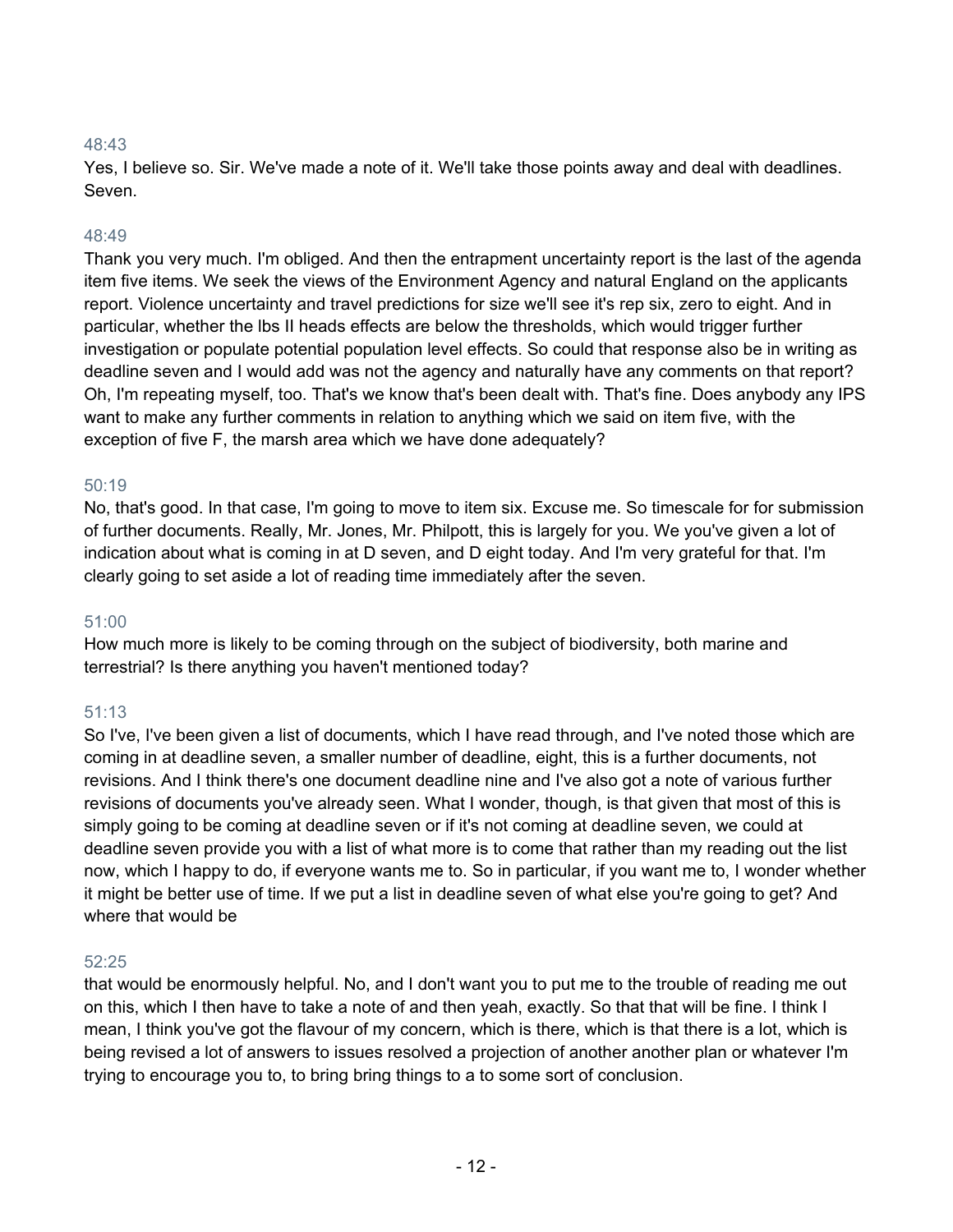So we we obviously have a common interest in doing that. But we're also seeking to be receptive to reasonable comments and requests from others in terms of revisions to documents and so on. And so we're seeking to balance those matters. But there's no difference between us in terms of the objective. We obviously want to make sure that not only that you have everything at the end of the examination, but where possible that things are finalised in the time, so that you have a chance to see the final versions.

#### 53:32

Thank you. I'm your desire to be conciliatory and to deal with things where you have is is commendable, and and an excellent, but only other It doesn't mean to say that it's another change which has to be dealt with and delivered. If it's something which is necessary in accordance with the system, then obviously, we will deal with that. Yes. But thank you. But then can I just make the two or three things I want to say something about examination like references and a bit about document labelling and presentation as well please. And then I need to deal with Mr. Wilkinsons question as to whether or not he could have until D eight to make some submissions after today. This is let me start with the examination library references point turns. It's important and I'm sorry, but my impression is that I need especially to draw the attention of the Environment Agency to this. But can I say that the large agency Mr. Scared and scared. You're not alone in this. But you and others from time to time will keep on using SPP and beams report numbering but without giving us the examination Library Reference And that makes finding the document to which you're referring to a difficult task. But there are other people do it in relation to other documents. So please can we always have the examination my reference. And the other thing is this that I appreciate that when the examination library references given it will often be to any one of the applicants composite documents, which might be an awful lot of dependencies. And the relevant report will be just one of many, and it will be buried somewhere in a some sort of Corrado some form logical order, but buried somewhere, which could be 2014 250, or 800 pages through the document. And it makes it very, very difficult to find, and it is very time consuming. So it's important for us not only to have the right examination Library Reference, but also please the page number on which to find it. And the title or reference, or by all means, if it's an SDP document or bienville put that in as well. But what is absolutely fundamental is that we have the examination Library Reference, and please some guidance as to where to where to find it. Mr. Philpott your clients, a lot of the documentation was helpfully had hyperlinks embedded in it so that the index, one could click on the page number or the title and be taken straight to the right place. Now, I'm not sure whether it's because I on some of my colleagues are taking these documents and turn them to pts, which we can then store annotate and do thing I'm sure you do this as well. But they don't seem to be hyperlinks anymore in the more recent documents, that and I will just ask if it is possible, I know that it's an extra burden on a tight timetable. If those could be put in in documents, which we have from From now on, or at least that where you have indexes, for example, you've got appendices, or annexes to dependencies, and they're usually listed on a really, really good contents page. But there's no page number for where to find it. So we need some we need some sort of better way in which to track and track these things down.

# 57:45

Thank you. So we've we've heard that well understand the issue. We're all I'm sure. Try to deal with the same point. So we're, again, commonality of interest,